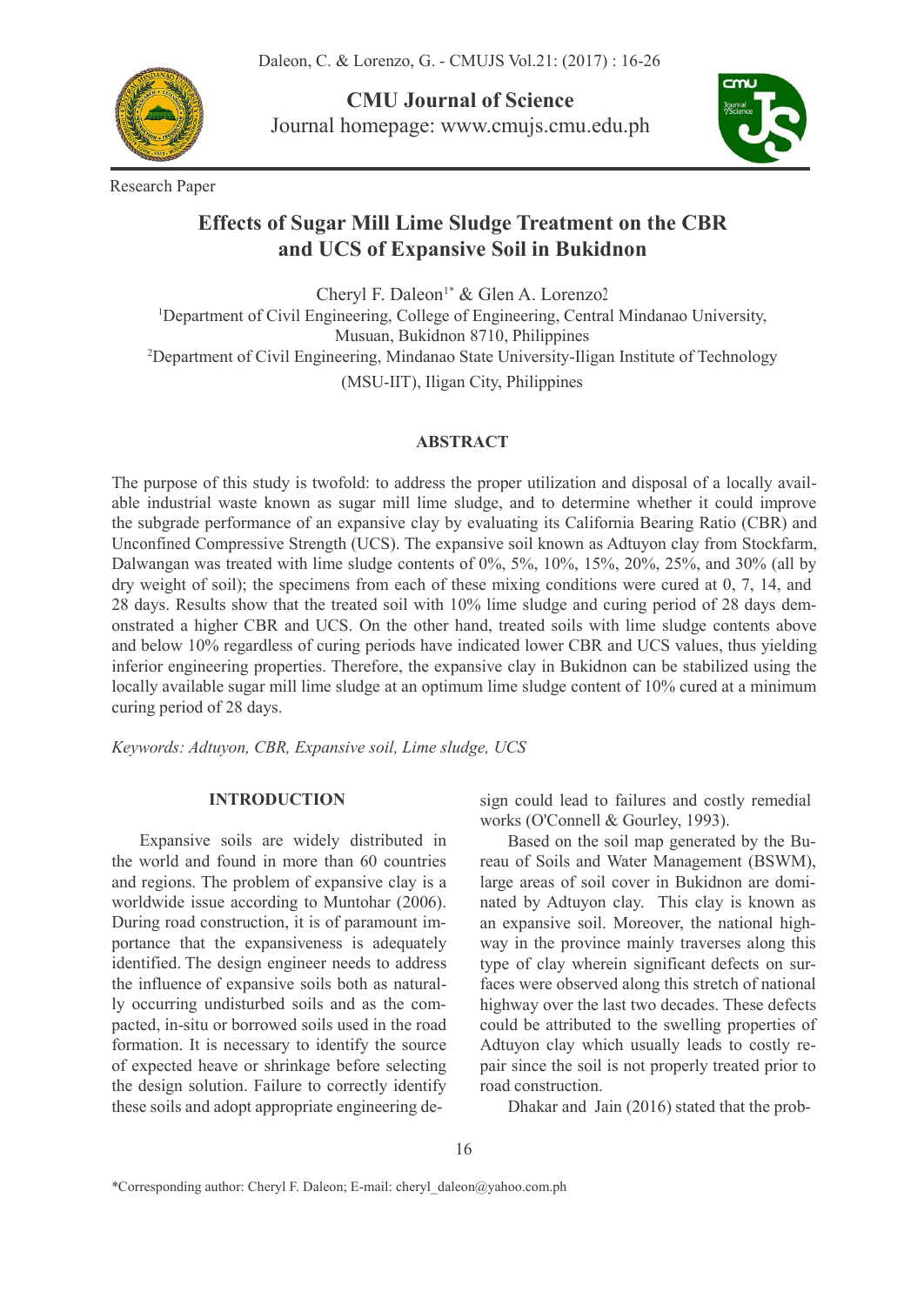lem might be overcome by proper structural de sign, but it needs expansive efforts to estimate the expected stresses in the component and sub sequently designing it. They added that the better option is to improve engineering properties of these soils by suitable stabilizing techniques. Improving an onsite soil's engineering properties is called soil stabilization (Kulkarni, Padalkar, & Joshi 2017). Common stabilization methods are by application of suitable materials or recycled waste such as cement and fly ash and injection of suitable grouts. The most widely used method is applying lime to the soil in order to improve its engineering properties. Krithiga, Pujitha, Palayam, and Revathy (2017) stated that lime stabilization is a method of chemically transforming unstable soils into structurally sound construction foundations. Lime stabilization is particularly important in the construction of a highway for modifying subgrade soils, subbase materials, and base materials. The improved engineering characteristics of materials which are treated with lime provide important benefits to Portland cement concrete (rigid) and asphalt (flexible) pavements.

Aldaood, Bouasker and Mukhtar added that the chemical soil stabilization technique by lime is presented as a tried and tested technique for strength development of the soil. However, the lime application is not sustainable in the long run since lime is a limited resource and constant mining of lime could lead to environmental degradation. One of the possible replacements for lime in soil stabilization is the by-product of paper and sugar milling companies, and water treat ment plants called lime sludge, which is already being considered in various engineering applications. Lime sludge has the same composition as limestone, but it is softer. In Bukidnon, the lime sludge from BUSCO Sugar Milling Company is currently not being utilized for its possible application to geotechnical engineering. This waste is just being abandoned in huge amount and dumped along roadsides in Butong, Quezon, Bukidnon. Some of these materials sometimes end up in streams and rivers which can be seri-ously hazardous to the environment and human health. Thus, investigating the possible application of sugar mill lime sludge as a substitute to commercially available lime to improve the en gineering properties of the soils in Bukidnon is very helpful to ensure the safe disposal and utili zation of this kind of a waste.

#### **METHODOLOGY**

The soil samples were taken from six differ ent locations in Bukidnon at (1) Mt. Kitanglad, Impasug-ong, (2) Stockfarm, Dalwangan, (3) Laguitas, Malaybalay, (4) Lurugan, Valencia, (5) Musuan, Maramag, and (6) Camp 1, Maramag. Figure 1 shows the soil map with the six sources of soil, where the red portion and white line represent the Adtuyon clay and national highway of the province, respectively.

The samples used were taken from about 1 m from the ground surface to minimize the contents of organic matter in the soil. The six soil samples were sent to a laboratory for determination of Atterberg Limits via Fall Cone Method in order to determine the most expansive soil among the samples.It was found out that the soil from Stockfarm, Dalwangan, Bukidnon gave the largest plasticity index (PI) of 30.01 %, which indicated highly expansive characteristic since it exceeded a PI requirement of 25% (by ASTM D4318) that may cause swelling and pavement problems. About 500 kg of the soil was obtained from Stockfarm Dalwangan, Bukidnon and was air-dried to be used for treatment and testing. About 60 kg of lime sludge from BUSCO Sugar Milling Company was air-dried, noting that once dried, lime sludge can easily be crushed into a fine powder. The air-dried soil and the lime sludge were then pounded to a finer grain and then sieved through #10 sieve to make sure that the samples were more or less in the same size. Afterward, the sugar mill lime sludge was added to the dried soil samples at 0% ( untreated), 5%, 10%, 15%, 20%, 25% and 30% (all by weight). The samples were indexed based on the percent age amount of lime sludge added to the soil as shown in Table 1. S100L0 means 100% soil and 0% lime sludge, S95L5 has 95% soil and 5% lime sludge and so on.

The air-dried soil and lime sludge samples passing sieve #10 mesh were sent to Holcim Philippines in Lugait, Misamis Oriental for XRF analysis in order to determine its chemical com positions.

About 28 samples of 6 kg each of soil-lime sludge mixtures were prepared to determine the California Bearing Ratio. A different compact ed specimen of soil-lime sludge mixtures were cured for  $0, 7, 14$ , and  $28$  days respectively. After curing, the mold was placed in the soaking tank for four days. After soaking, the CBR tests were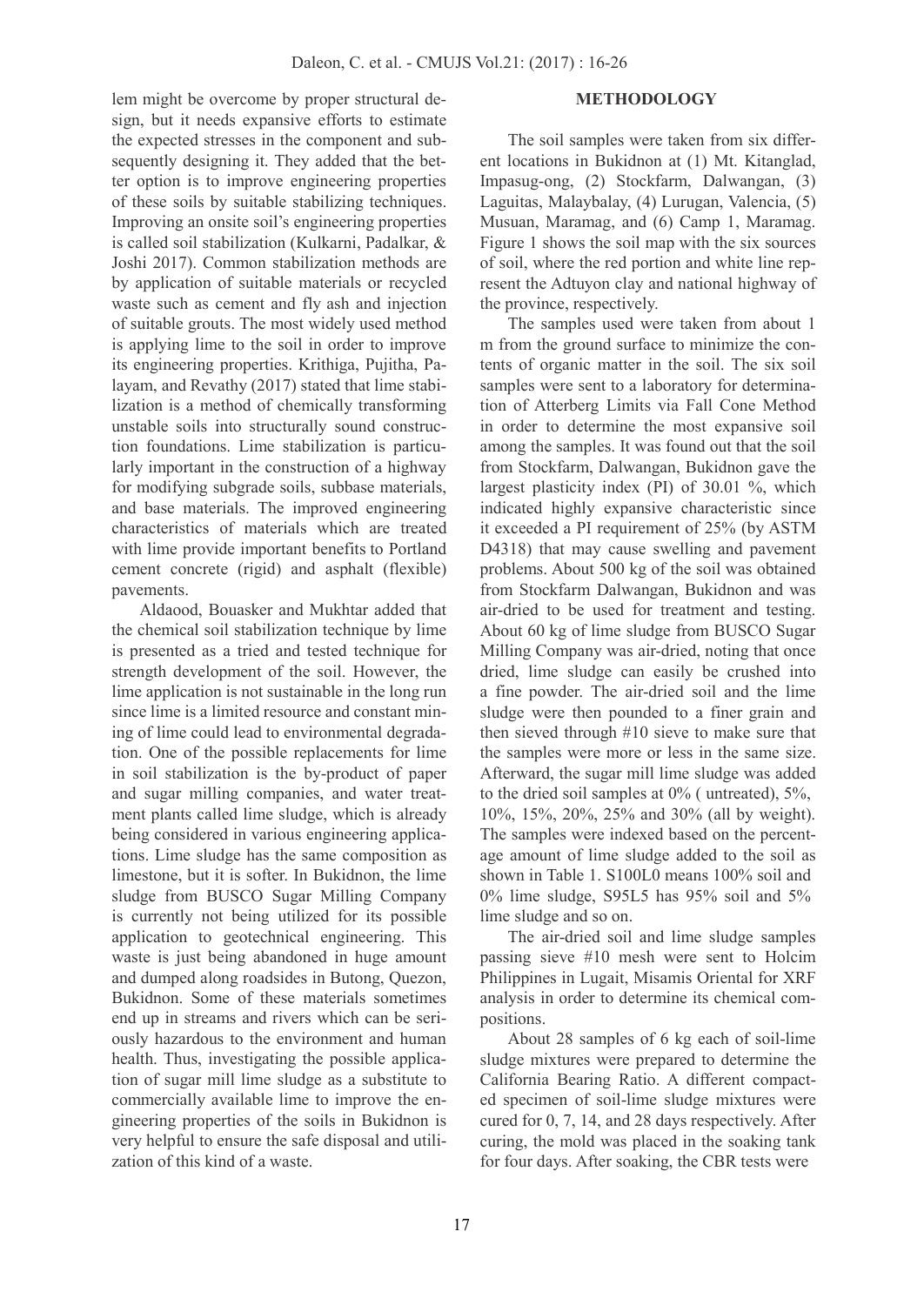

*Figure 1*. Soil Map of Bukidnon from Bureau of Soils and Management

## Table 1

*Soil-lime Sludge Mixtures*

| Index         | Soil (kg) | Lime Sludge (kg) |
|---------------|-----------|------------------|
| S100L0        | 6.0       | 0.0              |
| S95L5         | 5.7       | 0.3              |
| S90L10        | 5.4       | 0.6              |
| S85L15        | 5.1       | 0.9              |
| <b>S80L20</b> | 4.8       | 1.2              |
| S75L25        | 4.5       | 1.5              |
| S70L30        | 4.2       | 1.8              |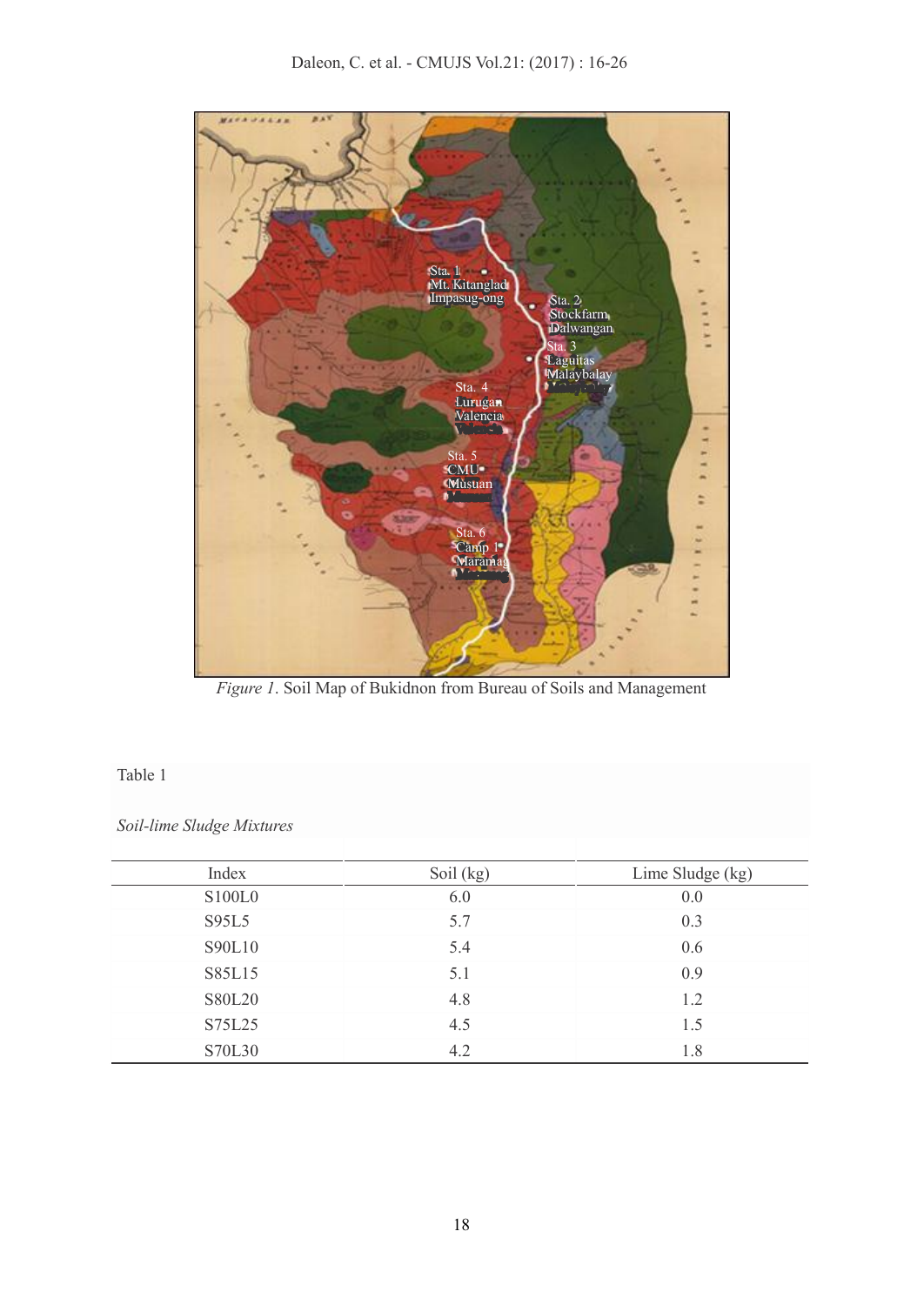conducted based on ASTM D1883 -Standard Test Method for CBR of Laboratory-Compacted Soils. On the other hand, for the UC test, about 28 soil-lime sludge samples approximately 1200 g each were prepared. The specimen of soil-lime sludge mixtures were carefully extruded from the tube and cured for 0, 7, 14, and 28 days re spectively. The test was based on ASTM D 2166 Standard Test Method for Unconfined Compres sive Strength of Cohesive Soil.

#### **RESULTS AND DISCUSSIONS**

#### **Engineering Properties of Expansive Soil**

Table 2 shows the Atterberg Limits of Adtuyon clay from six different locations in Bukid non. The corresponding liquid limit of the Adtuyon clay from Stockfarm Dalwangan is equal to 65.17 %, and the plastic limit is 35.16% that gave a plasticity index of 30.01%.A liquid limit value of greater than 60% means that the soil has a high potential to swell (Das, 2002). PI values determined the corresponding degree of expansion

categorized by IS 1498. The overall geotechnical index properties from Atterberg limit and grain size analysis of natural Adtuyon clay from the said location showed that it could be classified under the A-7-5 subgroup with group index (GI) of 37 of the AASHTO Soil Classification System and OH (organic clay of high plasticity) in the Unified Soil Classification System. A higher GI means a poorer material. It was dark yellowish brown clay, fine-grained, the maximum particle size is  $\frac{1}{2}$  inch, 0.07% gravel, 3.28% sand and 96.64% passing sieve no. 200. It was an organic silty clay, poorly graded, and highly plastic. Geotechnical investigations on various kinds of soils showed that clays of high plasticity were likely to be highly expansive, more compressible and consolidate over a longer period of time under load than clays of low plasticity.

## **X-ray Fluorescence (XRF) Analysis of Adtuyon Clay and Lime Sludge**

Table 3 shows the various chemical com position of Adtuyon clay and lime sludge from XRF Analysis. Pozzolanic clay contains reactive

#### Table 2

| Source of Adtuyon Clay     | Liquid Limit<br>$(\%)$ | Plastic Limit<br>$(\%)$ | Plasticity<br>Index $(\% )$ | Degree of Expan-<br>sion based on IS<br>1498 |
|----------------------------|------------------------|-------------------------|-----------------------------|----------------------------------------------|
| Mt. Kitanglad, Impasug-ong | 64.97                  | 40.23                   | 42.74                       | High                                         |
| Stockfarm, Dalwangan       | 65.17                  | 35.16                   | 30.01                       | High                                         |
| Laguitas, Malaybalay       | 54.66                  | 38.10                   | 15.56                       | Medium                                       |
| Lurugan, Valencia          | 60.12                  | 40.07                   | 20.05                       | Medium                                       |
| Musuan, Maramag            | 53.51                  | 33.78                   | 19.73                       | Medium                                       |
| Camp 1, Maramag,           | 62.63                  | 38.41                   | 24.22                       | High                                         |

*Atterberg Limits of Adtuyon Clay from Dif erent Location in Bukidnon*

silica and/or alumina which on their own have little or no binding property. However, when mixed with lime, in the presence of water, it will set and harden like cement. XRF analysis of Adtuyon clay showed that its major compo nents were Silicon Dioxide and Aluminum Oxide, which made it reactive with lime. Loss on Ignition (LOI) which was almost half of silica or alumina indicated the content of organic matter

in the soil. Organic matter reduced the load carrying capacity of the soil.

As expected, the major component of lime sludge was Calcium Oxide which was almost half of its weight. The high percentage of Loss on Ignition (LOI) which was almost equal to the calcium content of lime sludge indicated that the sample contained a high amount of organic materials. Minor Elements which include Si, Al, K,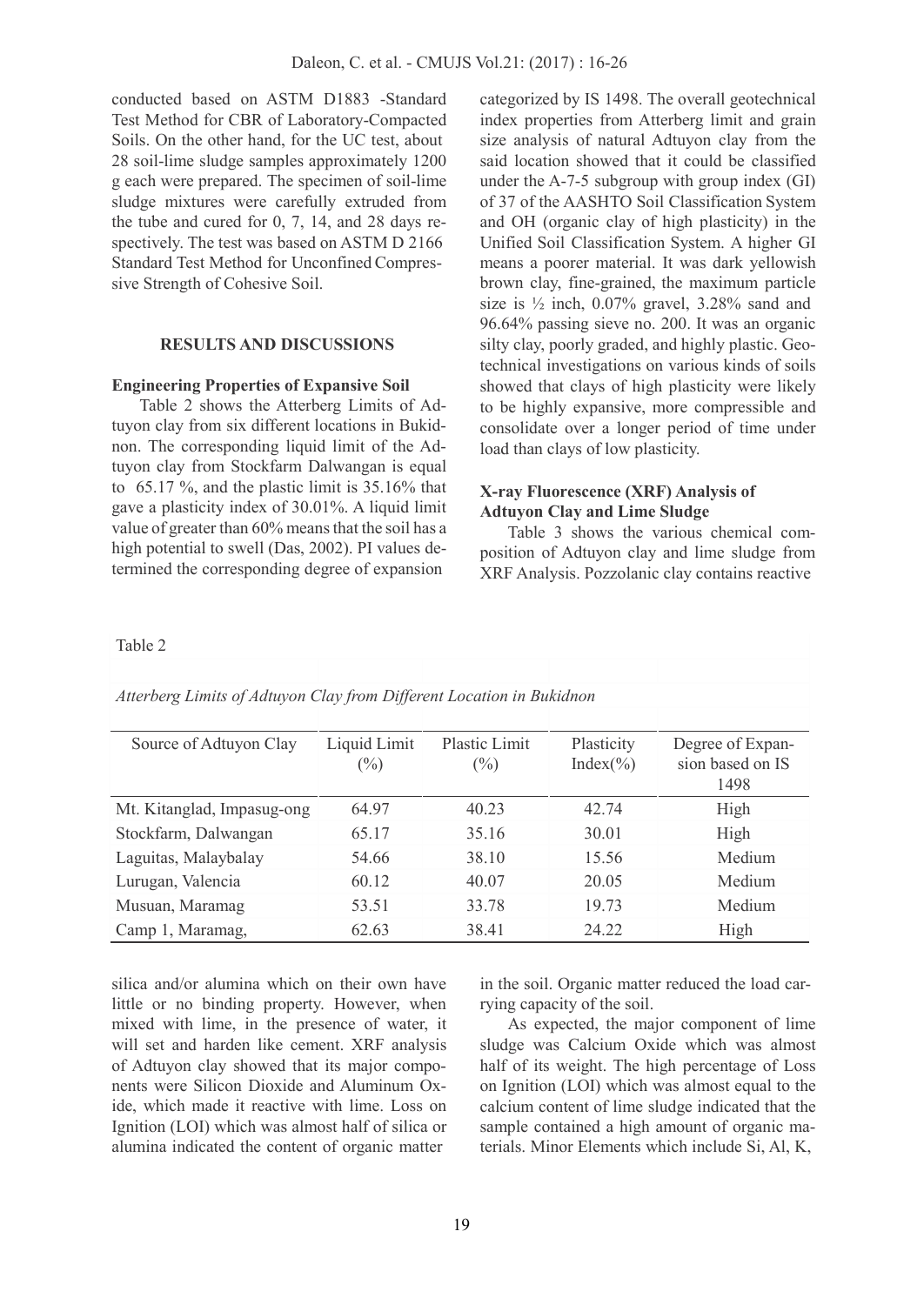Na, and Fe were also detected.

Hart (1993) conducted a study about the chemical composition of typical lime sludge as an engineering material. The chemical compo sition and engineering properties of 20 samples of lime sludge, produced from the lime calcining process, were determined in order to evalu ate its potential applications as an engineering construction material. Because of its high natural water content, low density, and poor strength characteristics, lime sludge in its natural state is considered unsuitable for engineering construction. However, when lime sludge was mixed with varying percentages of a silty soil, it was found out that the density of the admixtures increased and the permeability decreased with an increase in soil content. This suggests that lime sludge soil admixtures may have the potential for such engineering applications as daily landfill cover, hydraulic barriers, and structural fill material. Adding lime in the soil to increase its strength is called lime stabilization. Bell (1989) identified two stages of lime stabilization. The first stage involves ion exchange on the surfaces of clay minerals (to produce calcium clays) while the second stage is the removing of silica (and some alumina) from the clay mineral lattice. The initial exchange and chemical attack produce a

gel which hardens that forms an interlocking structure. Lime stabilization also increases the strength of all clayey soils, increases their per meability, increases their erosion resistance, and markedly increases their volume stability against swell and shrinks.

## **California Bearing Ratio (CBR)**

The CBR rating was developed for measuring the load-bearing capacity of soils used for building roads. Shingloo (2016) stated that the harder the surface, the higher the CBR reading. A CBR of 3 equates to tilled farmland, a CBR of 4.75 equates to turf or moist clay, while moist sand may have a CBR of 10. High quality crushed rock has a CBR over 80.The standard material for this test is crushed California lime stone which has a value of 100.

## **Effect of Sugar Mill Lime Sludge on the CBR of the Treated Soil**

The stronger the subgrade (the higher the CBR reading), the less thick it is necessary to design and construct the road pavement, which gives a considerable cost saving. Conversely, if CBR testing indicates that the subgrade is weak (a low CBR reading), a suitable, thicker road pavement should be constructed to spread the

| Table 3 |  |
|---------|--|
|         |  |

*Chemical Composition of Adtuyon Clay and Lime Sludge by XRF Analysis*

| Chemical composition                   | Adtuyon clay | Lime sludge |
|----------------------------------------|--------------|-------------|
| Silicon Dioxide (SiO <sub>2</sub> ), % | 34.86        | 6.84        |
| Aluminum Oxide $(A12O_3)$ , %          | 32.05        | 1.39        |
| Ferric Oxide (Fe2O <sub>3</sub> ), %   | 15.61        | 0.35        |
| Calcium Oxide (CaO), %                 | 0.94         | 46.30       |
| Magnesium Oxide (MgO), %               | 0.71         | 1.91        |
| Potassium Oxide (K2O), %               | 0.00         | 0.41        |
| Sodium Oxide (Na2O), %                 | 0.00         | 0.00        |
| Sulfur Trioxide (SO3), %               | 0.14         | 0.63        |
| Titanium Oxide (TiO2), %               | 1.94         | 0.00        |
| Phosphorus Pentoxide (P2O5), %         | 0.14         | 0.00        |
| Loss on Ignition (LOI), $\%$           | 16.55        | 43.94       |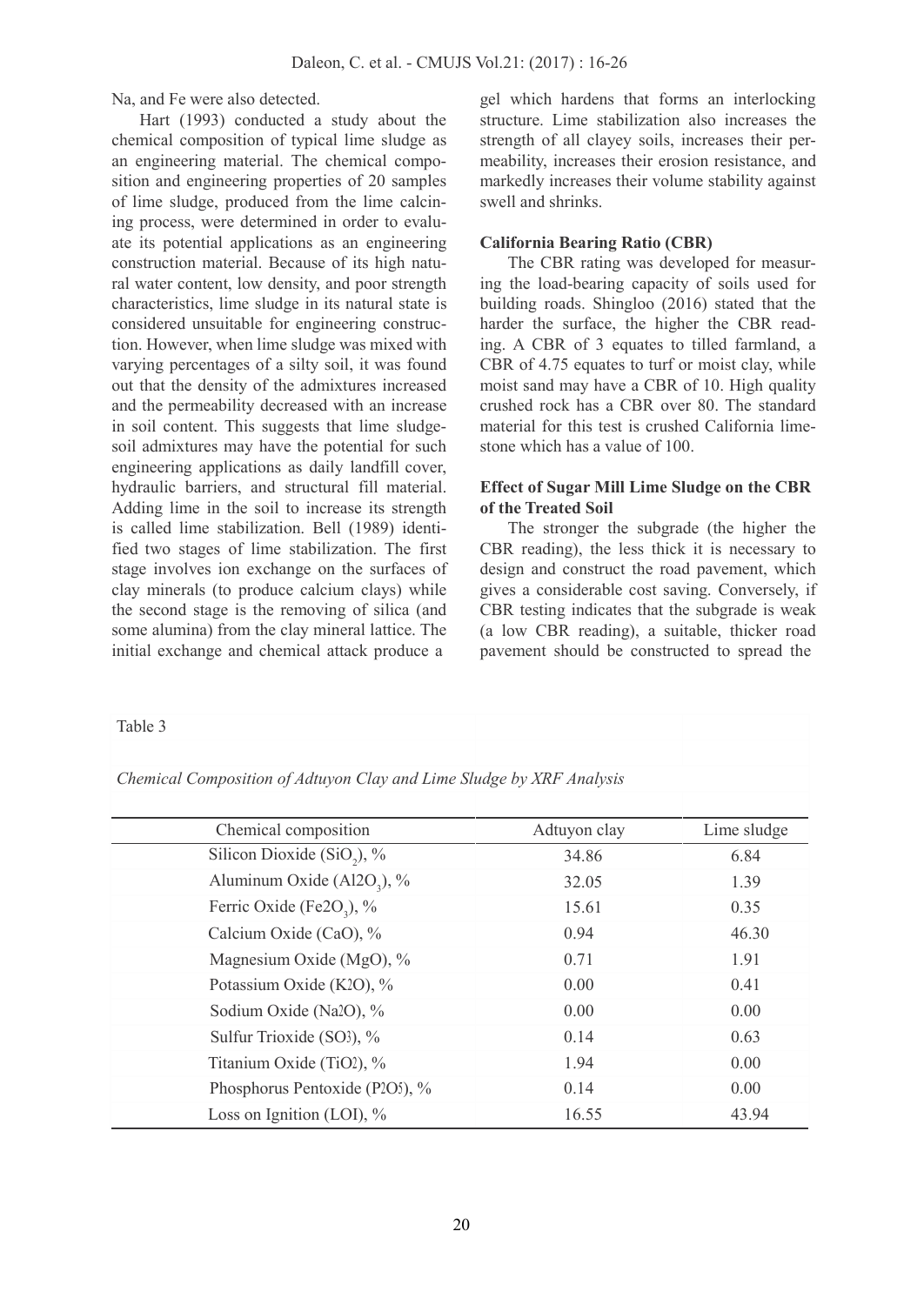wheel load over a greater area of the weak sub grade so that the weak subgrade material will not be deformed, which will cause the road pave ment to fail (Summers, 2000).

Figure 2 shows the variation of soaked CBR with different percentage of lime sludge. Con sidering the overall result, soaked CBR value in creased from 12% to 26% when 10% lime sludge was added to expansive soil cured in 28 days. There was a 116.67 % increase in soaked CBR of the soil as compared to untreated soil. The reason for the increase in soaked CBR value of the soil could probably be due to the pozzolanic reaction between the lime present in lime sludge

and with alumina and silica present in the expansive soil. The pozzolanic reaction is defined as one among many of the reactions that take place when lime is added to soil thus resulting to the production of new minerals such as calcium alu minate hydrates (Al-Mukhtar, Lasledj, & Alcov er 2010). In addition, pozzolanic reactions are the reactions between lime, water, soils silica and alumina that form diverse cementing-type materials (The National Lime Association, 2004).

Substantial reductions in CBR were observed at all curing periods for 15% to 30% lime sludge content. It occurred due to carbonation reaction which took place as the presence of excess lime



*Figure 2*. Effect of Sugar Mill Lime Sludge on the CBR

reacted with insufficient silica-alumina present in the expansive soil. Carbonation is a reaction of lime and carbon dioxide from the atmosphere to form relatively weak cementing agents, calcium and/or magnesium carbonate. It is an undesirable reaction and results in relatively insoluble carand render soils more plastic. Samantasinghar and Singh  $(2014)$  stated that when lime reacts with atmospheric carbon dioxide, carbonation may occur. This produces insoluble carbonate which has a negative influence on stabilization process, and it can be minimized by avoiding the exposure of lime to air and rainfall. Fang (2013)

does not contain an adequate amount of pozbonate that will not react with pozzolanic soils lime has been added.  $CaCO<sub>3</sub>$  is a plastic material. added that carbonation is an undesirable reaction that occurs when the lime added to soil does not react with soil but draws CO2 from air or soil to form CaCO . This occurs when the soil zolanic clay or because an excessive amount of It increases the plasticity of the soil and binds lime so that it cannot react with pozzolanic materials. Therefore, excessive lime addition to soil does not produce benefits. Little (1995) stated that unlike cement, where increases in dosage rate continue to strengthen the soil, lime has an optimal dosage rate for the maximum possible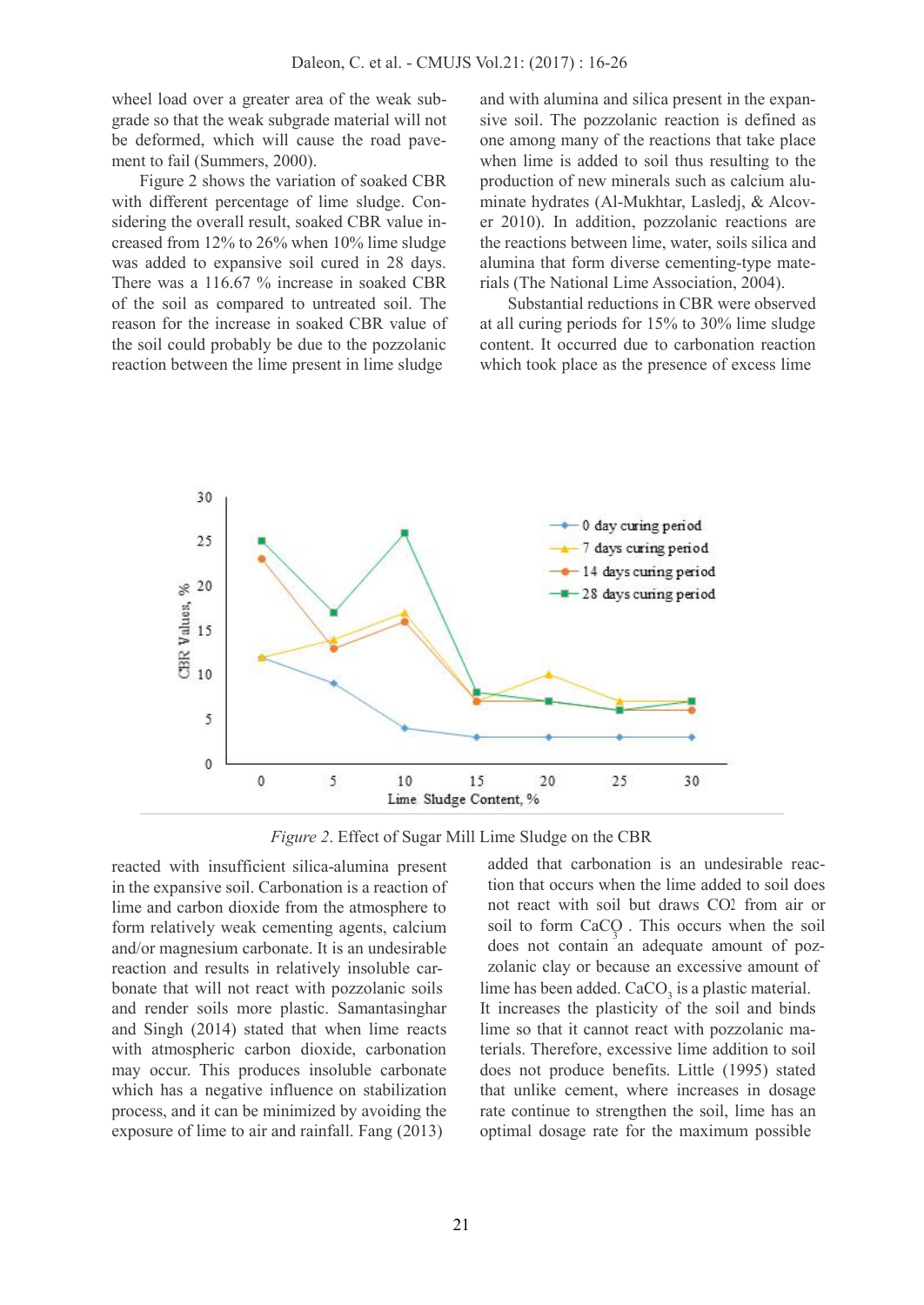strength gain, which depends mainly on soil type and mineralogy.

Talukdar (2015) on his study on the stabili zation of soil using the paper mill lime sludge observed that the CBR value increased with the addition of 15% lime mud in various types of soil which are dominantly silt. The percentage of increase depends on the type of soil. It implies that the optimum mixture to increase the CBR depends on the type of soil to be stabilized.

## **Effect of Curing Period on the CBR of the Treated Soil**

Figure 3 shows the variation of CBR with respect to the curing period. The CBR of all mixtures increased during 28 days curing. As observed, untreated compacted soil with 28-day curing reached 25% CBR.It could be predicted in the graph that this value might hold constant or insubstantially increase if it would be allowed to cure for a longer period. For treated soil with 10% lime sludge, it reached 26% CBR, a very slight increase. However, its behavior on the graph showed that it might go on increasing or reaches higher value for extended curing. Continuous reduction in CBR as lime sludge content became higher at 0-day curing was observed apparently. In contrast, the mixtures with 5% to 10% had an increasing CBR value and was continually gaining its strength with respect to curing period. Lower CBR was observed from lower curing periods regardless of lime sludge

content. It indicates that longer curing period will significantly increase the strength of soil.

It was observed that the CBR of 0% lime sludge decreased when 10% lime sludge was added at 0-day curing, increasing its value when cured for 7 days and went on increasing up to 28 days. This can be attributed to the thixotropic effect on soil. It temporarily lost its strength when disturbed (by mixing lime sludge to soil) and re covered when allowed to settle. Chan and Yong (2014) stated that when the soil is disturbed upon remolding, it may lose part or all of its strength. As time passes, the structural arrangement of the soil particles would be restored to a stable form, and the soil would regain hardness under constant volume and water content. They called the process as "thixotropic hardening." In ad dition, Jawad, Taha, Majeed, and Khan (2014) stated that as long as the lime content in the soil is enough, the process of pozzolanic reaction can continue for quite long durations - even decades. It is attributed to factors such as the temperature, quantity of calcium, pH, and the content of silica and alumina.

Little (1995) discussed that the long-term pozzolanic reactions begin as an increase in hydroxyl ions from the lime causes an increase in the pH of the soil water, which can begin to dissolve the silicate and aluminate sheets of the clay. As the silica and/or alumina are released,



*Figure 3.* Effect of Curing Period on the CBR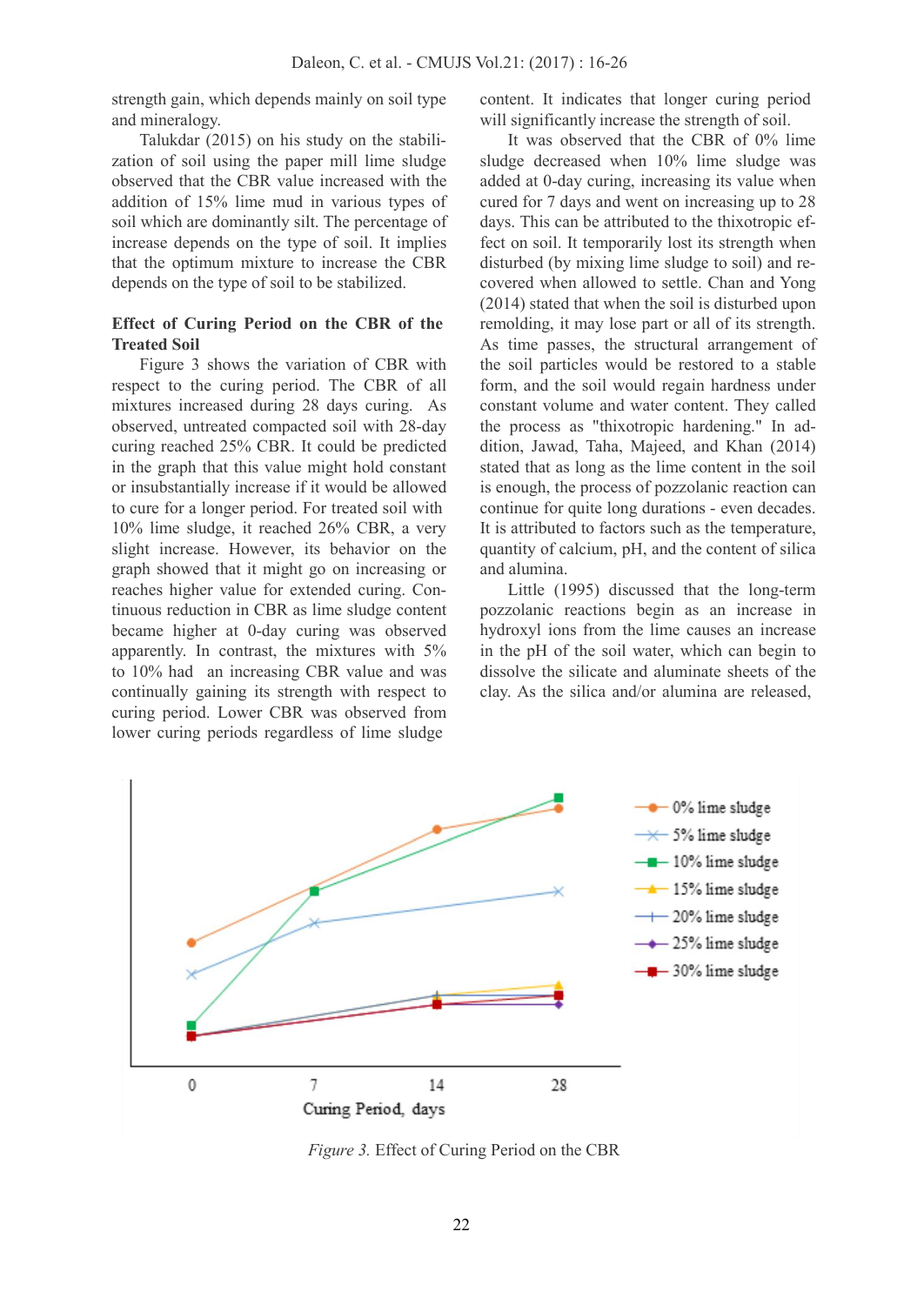they can combine with the calcium to form cal cium silicate hydrates and/or calcium aluminate hydrates, which leads to cement in clay particles together.

#### **UnconfinedCompression Strength (UCS)**

The unconfined compressive strength (UCS) is the maximum axial compressive stress that a right-cylindrical sample of material can with stand under unconfined conditions—the confining stress is zero. It is also known as the uniaxial compressive strength of material because the ap plication of compressive stress is only along one axis—the longitudinal axis—of the sample.

## **Effect of Sugar Mill Lime Sludge on the UCS of the Treated Soil**

Figure 4 shows the variation of UCS with different percentage of lime sludge. As the per centage of added lime sludge increased to 10% to each expansive soil, the UCS value also in

creased. It increased to a value from 67 kN/m² of uncured pure soil to 156 kN/m² when 10% lime sludge is added and considering the 28 days curing. There was a 102% increase in UCS of the soil compared to the neat soil. Further addition of 15% lime sludge significantly decreased the UCS of the soil. Increase in UCS is attributed to pozzolanic reaction while a decrease in strength at 5% lime sludge is due to the lack of lime to react to the soil while at 15% lime sludge is due to the carbonation where excessive lime sludge was added.

## **Effect of Curing Period on the UCS of the Treated Soil**

Figure 5 shows the variation of UCS with respect to curing period. The UCS of all com pacted soils increased at longer curing periods except for samples with 15% lime sludge content which noticeably decreased at 28 days curing pe riod. The largest UCS is experienced at 10% lime sludge content cured at 28 days. It implies



*Figure 4*. Effect of Sugar Mill Lime Sludge on the UCS

that the longer curing period will have a positive effect on the UCS of soil provided it is the opti mum mixture.

Little (1995) and Aldaood et al. (2014) stat ed that lime-soil stabilization is associated with the long-term effect of the soil and are time and curing temperature dependent. This implies that the strength of the lime stabilized soil develops either positively or negatively gradually over a long period. Furthermore, Bhengu and Allopi

(2016) stated that the long-term strength of lime soil stabilization is acieved when lime is added to reactive soil and allowed to generate strength for a longf period. The results of the study of Kavak and Baykal (2012) also supports the validity of the reaction on the long-term behavior of samples from their experimental evaluation. Their study investigated the changes in the mi cro-fabric of long-term cured lime-stabilized kaolinite clay soil. The unconfined compressive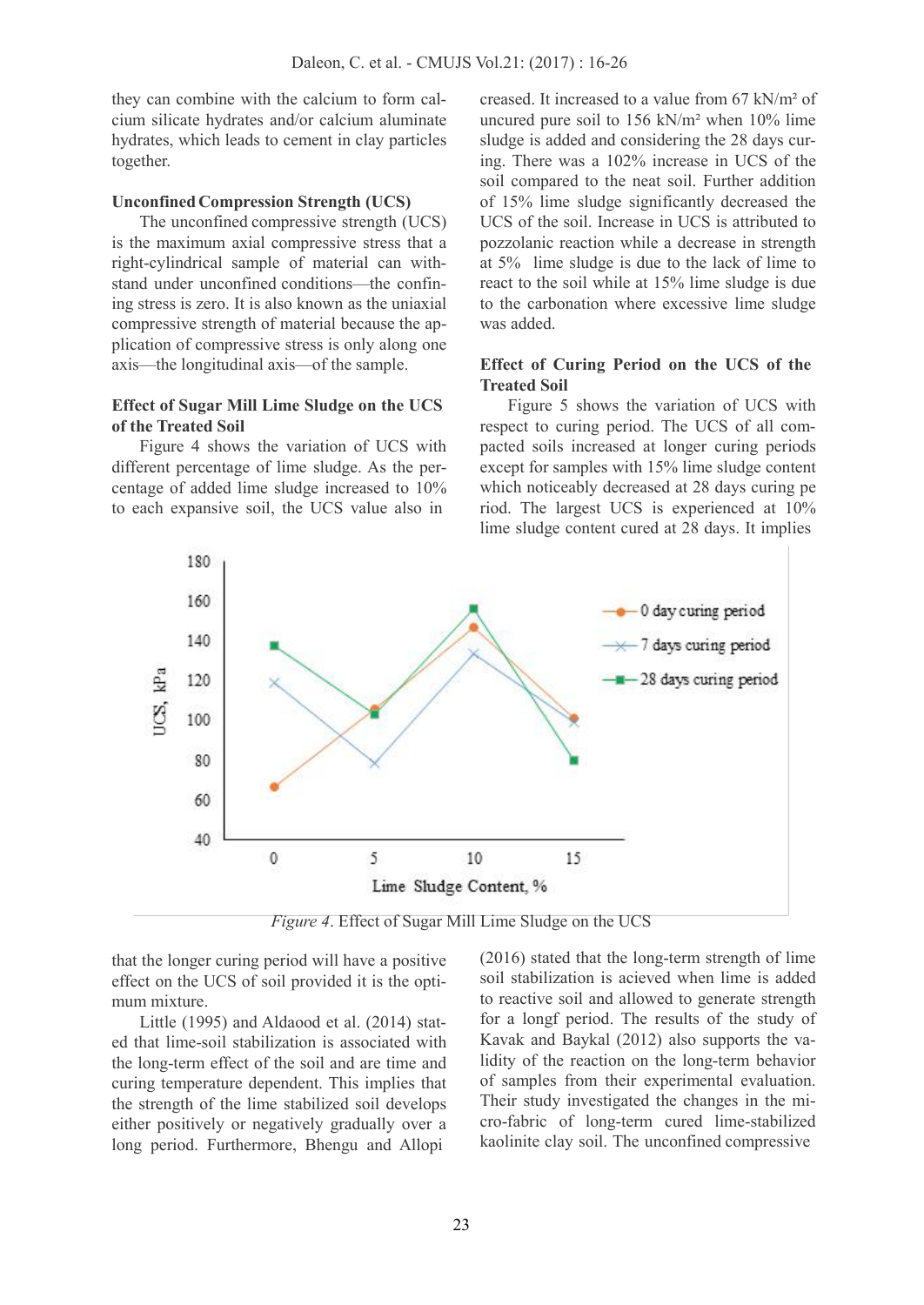

*Figure 5.* Effect of Curing Period on the UCS

strength of lime-stabilized kaolinite continuously increased when compared to that of the natural kaolinite clay samples.

Coban (2017) on his study observed that the highest increase in strength (48%) within the specimens prepared with lime sludge was ob served in 90-day cured specimen prepared with 12% lime sludge. It implies that a longer curing period may increase the UCS of soil in this study.

#### **CONCLUSION**

In order to attain the maximum improve ment in the engineering properties of an expan sive soil treated with lime sludge, a proper selection of lime sludge content and curing period are crucial. Assessment of the effect of lime sludge content and curing period to the treated soils shows that maximum CBR is achieved at 10% lime sludge cured at 28 days. The same result on the assessment on the effect of these two factors to the UCS. A significant increase of CBR and UCS were expected at longer curing periods. On the other hand, treated soilswith lime sludge con tents above and below 10% regardless of curing periods have indicated lower CBR and UCS, thus yielding inferior engineering properties. Results indicated that the optimum lime sludge content would be 10%. Therefore, the subgrade perfor mance along the expansive clay area in Bukidnon can be improved by stabilization using the optimum mixture of 10% lime sludge and cured at a minimum of 28 days. Furthermore, treating the soil with locally available sugar mill lime sludge will have a significant impact on the proper utilization and disposal of this industrial waste.

#### **ACKNOWLEDGMENT**

The authors would like to thank the Depart ment of Science and Technology-Engineering Research and Development for Technology (DOST-ERDT) Philippines for the scholarship and research grant of this study.

#### **REFERENCES**

- Aldaood, A., Bouasker, M., & Mukhtar, M. A. (2014). Free swell potential of limetreated gypseous soil. *Applied Clay Sci ence, 102,* 93-103.
- Al-Mukhtar, M., Lasledj, A., & Alcover, J. F. (2010). Behaviour and mineralogy chang es in lime-treated expansive soil at 20°C. *Applied Clay Science, 50* (2). 191-198.

ASTM D1883. (2005). Standard test method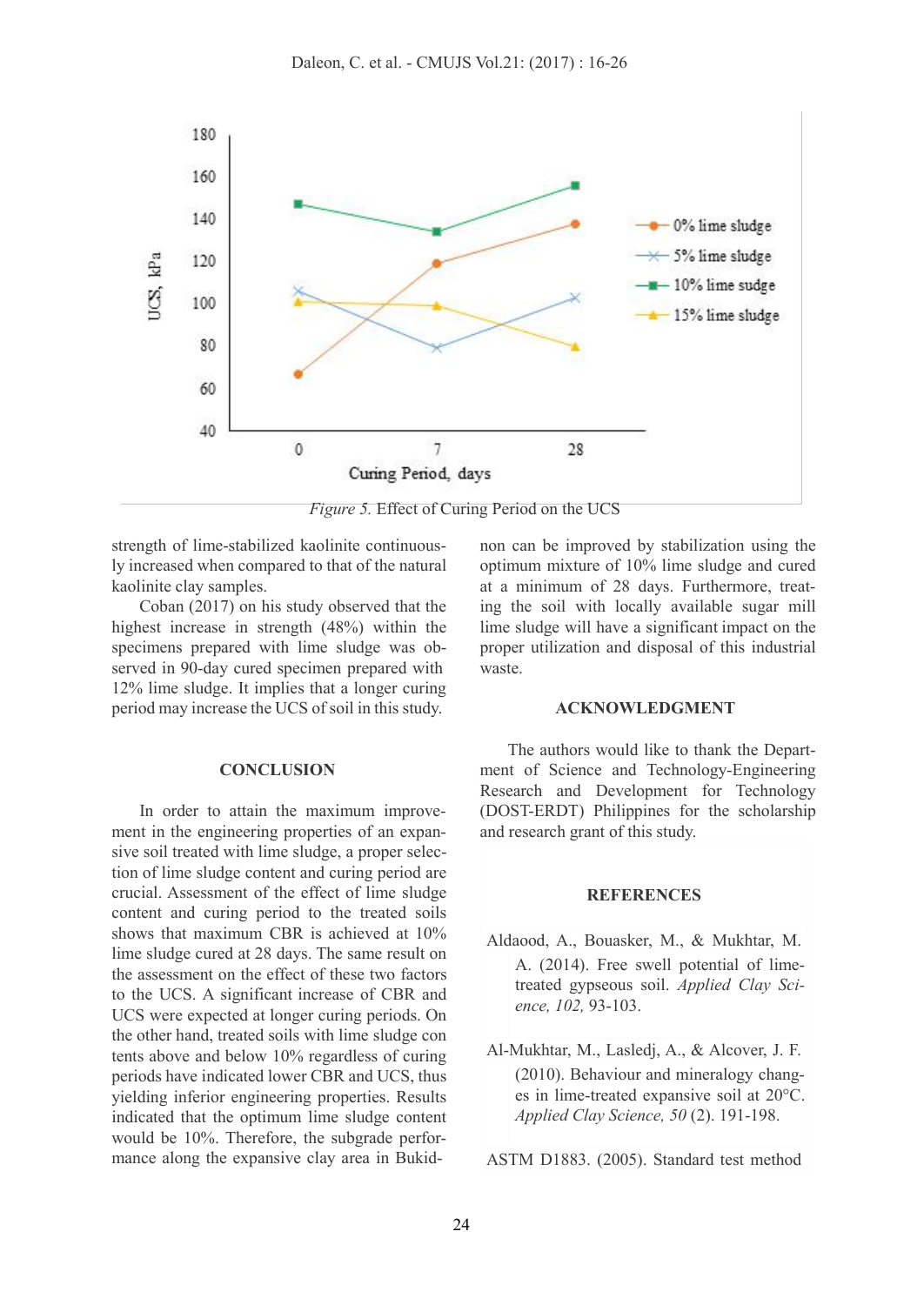for CBR (California Bearing Ratio) of lab oratory-compacted soils. *USA:* American Society for Testing of Materials.

- ASTM D 2166. (2005). *Standard test method for unconfined compressive strength of co hesive soil*. USA:ASTM International.
- Bhengu, P., & Allopi, D. (2016). Review on the lime-soil stabilization as one of the successful technologies used in the im provement of road-soil-pavement layers strength. *Proceedings of the 35th South ern African Transport Conference (SATC 2016)*.
- Bell, F.G B. (1989). Lime stabilization of clay soils. *Bulletin of Geology and the Envi ronment, 39*(1), 67-74. DOI: 10.1007/ BF02592537.
- Chan, C-M., & Yong, H-Y. (2014). Comparing the thixotropic and lightly solidified hard ening behavior of a Dredged Marine Clay. *Engineering, Technology & Applied Sci ence Research.4* (5), 706-710.
- Das, B. M. (2002). *Soil mechanics laboratory* manual, 6th Ed. United Kingdom: Oxford University Press.
- Coban, H. S. (2017). *The use of lime sludge for soil stabilization*. Graduate Theses and Dissertations. Iowa State University. 15502. [http://lib.dr.iastate.edu/etd/15502.](http://lib.dr.iastate.edu/etd/15502)
- Dhakar, S., & S. K. Jain (2016). Stabilization of soil using flyash, slime & cement. Inter national *Journal of Science and Research (IJSR). 5* (6), 527-529.
- Fang, H-Y. (2013). F*oundation engineering handbook.* New York,Van Nostrand Rein hold
- Hart, M.L. (1993). Characterization of lime sludge in engineering applications. *Ohio- LINK Journal Article. 13 (*1), 55-63.
- Jawad, I. T., Taha, M. R., Majeed, Z. H. and Khan, T. A. (2014). Soil stabilization using lime: Advantages, disadvantages and proposing a potential alternative. *Research Journal of Applied Sciences, Engineering, and Technology, 8* (4), 510-520.
- Kavak, A., & Baykal, G. (2012). Long-term behavior of lime-stabilized kaolinite clay. *Environ Earth Science.* 1944-1955.
- Krithiga N., Pujitha, D., Palayam, T., & Re vathy, A. (2017). Soil stabilization using lime and fly ash. *SSRG International Jour nal of Civil Engineering (ICRTCETM) Special Issue*, 510-518.
- Kulkarni, T. A., Padalkar, P. A., & Joshi C. G. (2017). Stabilization of soil by using fly ash & lime. *3 Days International Conference on Recent Trends in Civil Engi neering, Science and Management (ICC- SM-17*). 32-38.
- Little, D. N. (1995). *Handbook forstabilization of pavement subgrades and base course with lime*. Dubuque, Iowa, United States of America Lime Association of Texas.
- Muntohar, A.S. (2006). The Swelling of Expansive Subgrade at Watespurworejo Roadway, Sta. 8+27. *Civil Engineering Dimension, 8* (2), 106–110.
- National Lime Association. (2004). Lime- Treated Soil Construction Manual Lime Stabilization & Lime Modification. *National Lime Association Bulletin*, *326*, 1-43
- O'Connell, M.J., & C.S Gourley. (1993). Ex pansive clay road embankments in arid ar eas: Moisture-suction conditions. *In Pro ceedings of the First International Sym posium on Engineering Characteristics of Arid Soils. 6* (3), 254-260.
- Samantasinghar, S., & Singh S. P. (2014). *Geo-engineering properties of lime treated plastic soils*. Thesis. Department of Civil